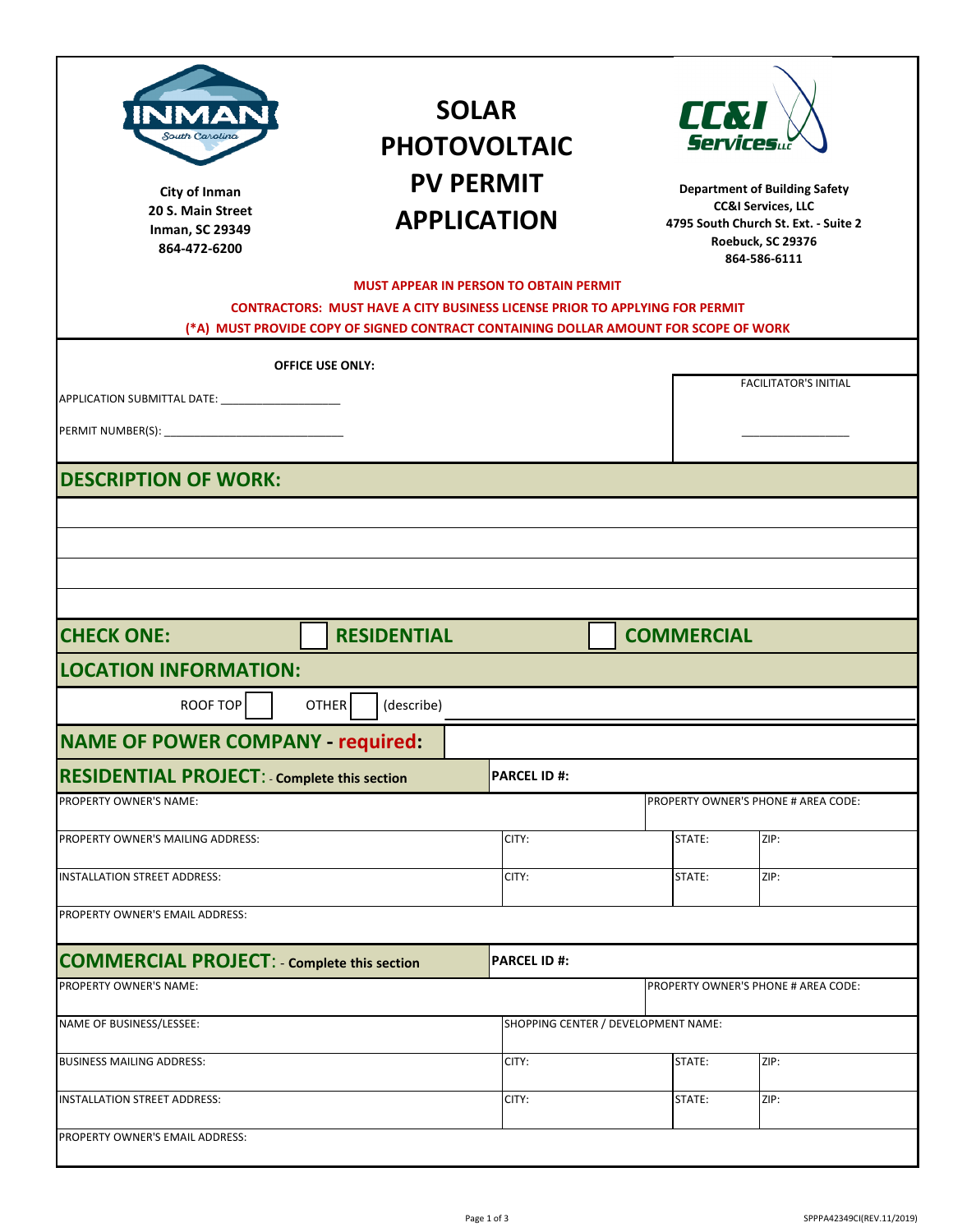|                                                                                                                                                                                                                                         |                                                                                                                                                                                                                                                                |                                                                       | <b>STATE LICENSE (LLR) #:</b>                               |                                    |    |      |
|-----------------------------------------------------------------------------------------------------------------------------------------------------------------------------------------------------------------------------------------|----------------------------------------------------------------------------------------------------------------------------------------------------------------------------------------------------------------------------------------------------------------|-----------------------------------------------------------------------|-------------------------------------------------------------|------------------------------------|----|------|
| <b>BUSINESS NAME:</b>                                                                                                                                                                                                                   |                                                                                                                                                                                                                                                                |                                                                       |                                                             |                                    |    |      |
| <b>BUSINESS MAILING ADDRESS:</b>                                                                                                                                                                                                        |                                                                                                                                                                                                                                                                | CITY:                                                                 |                                                             | STATE:                             |    | ZIP: |
| <b>BUSINESS CONTACT'S NAME:</b>                                                                                                                                                                                                         |                                                                                                                                                                                                                                                                |                                                                       |                                                             | <b>BUSINESS PHONE # AREA CODE:</b> |    |      |
| BUSINESS CONTACT'S EMAIL ADDRESS:                                                                                                                                                                                                       |                                                                                                                                                                                                                                                                |                                                                       |                                                             |                                    |    |      |
| (*A) CONTRACT AMOUNT:                                                                                                                                                                                                                   | \$                                                                                                                                                                                                                                                             | Do you have a current business license?<br>Yes, #:<br>No              |                                                             |                                    |    |      |
| CONTRACTORS: YOU MUST PURCHASE A CITY BUSINESS LICENSE IN ORDER TO OBTAIN A PERMIT AND CONDUCT WORK.                                                                                                                                    |                                                                                                                                                                                                                                                                |                                                                       |                                                             |                                    |    |      |
|                                                                                                                                                                                                                                         | <b>City of Inman</b><br><b>BUILDING CODES FEE SCHEDULE - EFFECTIVE December 5, 2019</b><br>For information on how to apply and calculate residential/commercial fees please<br>click on the link: www.cciservicesllc.com/inmanbuildingsafety Table 1 BVD Chart |                                                                       |                                                             |                                    |    |      |
|                                                                                                                                                                                                                                         | <b>Solar Photovoltaic PV Permit</b>                                                                                                                                                                                                                            |                                                                       |                                                             |                                    |    |      |
| <b>RESIDENTIAL</b><br><b>Construction Cost</b>                                                                                                                                                                                          |                                                                                                                                                                                                                                                                |                                                                       |                                                             | <b>TOTAL PERMIT FEE</b>            |    |      |
| <b>COMMERCIAL</b><br><b>Construction Cost</b>                                                                                                                                                                                           |                                                                                                                                                                                                                                                                |                                                                       |                                                             |                                    |    |      |
|                                                                                                                                                                                                                                         |                                                                                                                                                                                                                                                                |                                                                       |                                                             |                                    |    |      |
| \$50,000.00 - \$99,999.99 \$265.00 plus \$4.25 per thousand over \$50,000                                                                                                                                                               |                                                                                                                                                                                                                                                                |                                                                       |                                                             |                                    |    |      |
| \$100,000.00 - \$149,999.99 \$420.00 plus \$3.25 per thousand over \$100,000                                                                                                                                                            |                                                                                                                                                                                                                                                                |                                                                       |                                                             |                                    |    |      |
| \$150,000.00 - \$199,999.99 \$525.00 plus \$2.50 per thousand over \$150,000                                                                                                                                                            |                                                                                                                                                                                                                                                                |                                                                       |                                                             |                                    |    |      |
|                                                                                                                                                                                                                                         |                                                                                                                                                                                                                                                                |                                                                       |                                                             | <b>TOTAL PERMIT FEE</b>            | \$ |      |
| IN THE EVENT OF A REQUEST FOR CANCELLATION OR REFUND OF A PERMIT, IF GRANTED, THE MINIMUM PERMIT FEE (residential/commercial)                                                                                                           |                                                                                                                                                                                                                                                                |                                                                       |                                                             |                                    |    |      |
| WILL BE NON-REFUNDABLE. ALL PERMITS EXPIRE 6 MONTHS (180 days) AFTER ISSUANCE OR LAST INSPECTION (Building, Mechanical,<br>Plumbing, Electrical, Fire). ONCE A PERMIT EXPIRES, ALL FEES ARE NON-REFUNDABLE, INCLUDING THE MININMUM FEE. |                                                                                                                                                                                                                                                                |                                                                       |                                                             |                                    |    |      |
| <b>RE-INSPECTION FEE</b><br>For 2nd and subsequent inspections \$53.00                                                                                                                                                                  |                                                                                                                                                                                                                                                                | A 3% CONVENIENCE FEE WILL BE ADDED TO ALL CREDIT/DEBIT CARD PAYMENTS. |                                                             |                                    |    |      |
| PERMIT RENEWAL &/or UPDATE FEE<br>\$53.00 per each renewal.                                                                                                                                                                             |                                                                                                                                                                                                                                                                |                                                                       | THERE WILL BE A \$30.00 SERVICE FEE ON ALL RETURNED CHECKS. |                                    |    |      |